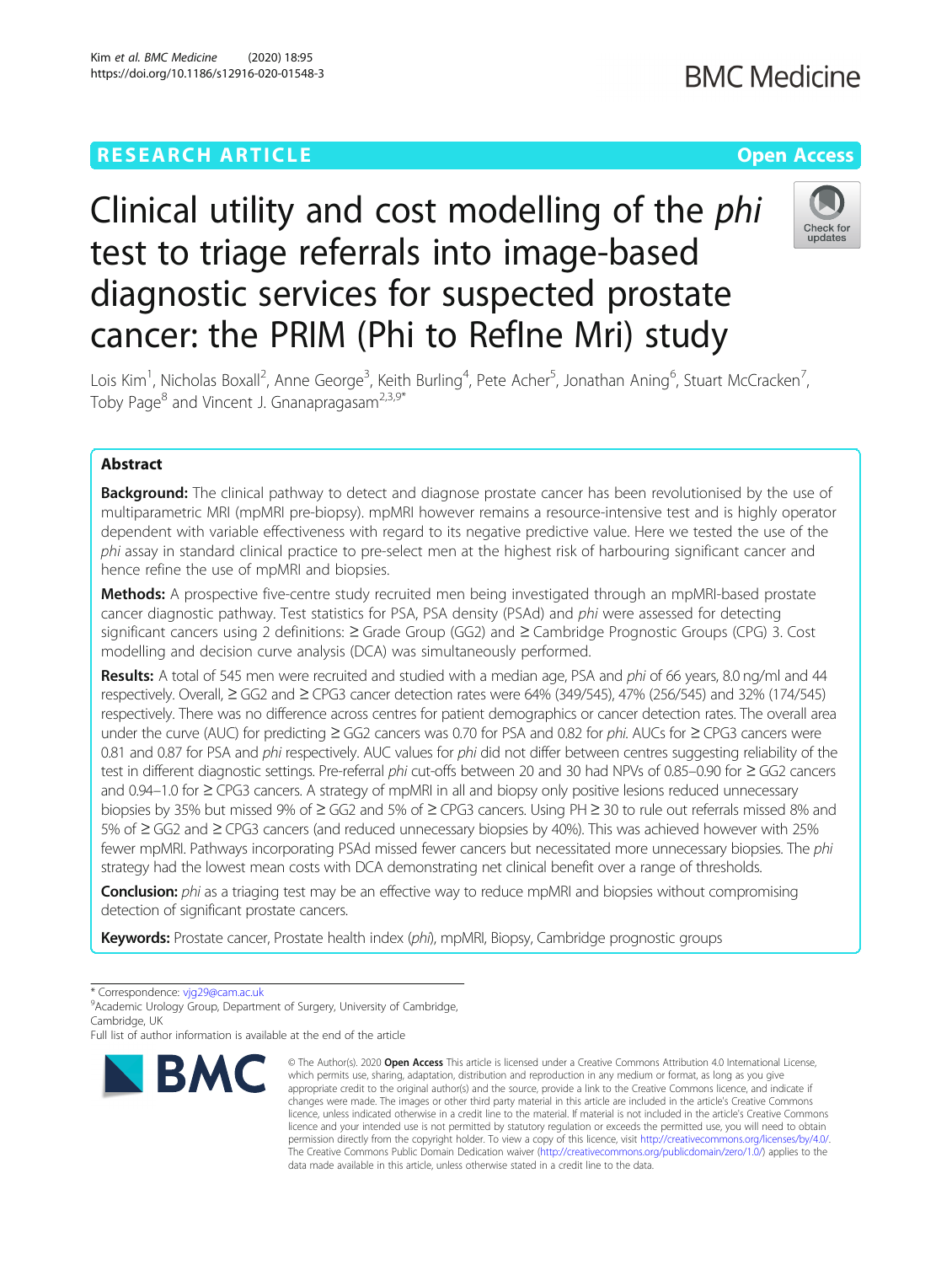#### Background

Prostate cancer is the most common male cancer in the western world and its incidence is rising. One of the biggest conundrums facing health care systems is how best to detect and diagnose potentially life-limiting disease while not simultaneously over-investigating and finding indolent tumours. The use of multiparametric magnetic resonance imaging (mpMRI) pre-biopsy is now firmly embedded in the prostate cancer diagnostic pathway as a method to try and address this  $[1–5]$  $[1–5]$  $[1–5]$  $[1–5]$  $[1–5]$ . This enables targeting of positive lesions and in the case of negative imaging, avoiding biopsy all together in a proportion of referrals [\[5](#page-7-0)]. There remains, however, significant limitation with mpMRI particularly around costs, access, quality control, sustainability and meeting the needs of a growing population of ageing men, only some of whom will harbour lethal disease [[6](#page-7-0)–[8\]](#page-7-0). mpMRI also has significant operator-dependent variability and its negative predictive value is known to vary from study to study depending on scanner type, sequences selected and radiologist experience [\[9](#page-7-0), [10\]](#page-7-0). As a result, the European Association of Urology (EAU), amongst other bodies, has called for research into pre-MRI triage tests to refine and improve the use of mpMRI  $[11]$  $[11]$ . A few studies have now tested combinations of biomarkers and imaging in controlled trials  $[12-15]$  $[12-15]$  $[12-15]$ . On-line risk calculators are also available and have recently been updated to include mpMRI data in their predictive algorithms [\[16](#page-7-0)]. To date, however, few have considered how biomarker-imaging combinations might work to refine the use of tests and hence cost-effectiveness.

The prostate health index (*phi*) is one of the most robustly studied prostate cancer biomarkers in the literature and also one of the lowest cost tests available [[17](#page-7-0)– [19\]](#page-8-0). It has consistently shown better predictive value compared to PSA in detecting prostate cancer in numerous studies in many countries and has been combined with on-line risk calculators [[20\]](#page-8-0). Previous work in our group was the first to combine phi with mpMRI demonstrating its utility in triaging who needs re-biopsy from an initial negative investigation [\[21](#page-8-0)]. Here we have extended that work to test the use of the phi in a multicentre first referral population. Our principle question was if the phi test could reduce mpMRI/biopsy use without compromising detection of prognostically important cancers. Importantly, if this could be done in a routine diagnostic service real-world context without controlling for imaging and biopsy methodology.

#### Methods

#### Patients and data acquisition

Five UK centres took part with each recruiting consecutive men referred from primary care for elevated prostatespecific antigen (PSA) (January 2018 to June 2019.) mpMRI method and reading and biopsies were carried out according to local protocols in order to ground the study in realworld practices. The only stipulation was image-guided targets + systematic biopsies (cognitive or image fusion). Men were excluded if they had (i) a previous biopsy, (ii) pelvic metalwork interfering with mpMRI quality or no mpMRI and (iii) if no biopsy was done after mpMRI. PSA and *phi* assay was taken before biopsy and PSA density (PSAd) calculated using mpMRI-defined prostate volumes. Only men with intact information on key data points, PSA (ng/mL), phi, mpMRI, prostate volume, biopsy performed, histological Grade Group and clinical tumour stage (T-stage) were included in the final analysis. Men with missing data from the original 554 were not included in the analysis leaving a final study cohort of 545 (Additional File Fig. [S0](#page-7-0)). Additional File Table [S1](#page-7-0) details the imaging and biopsy strategy in each unit. Men with mpMRI-negative lesions had systematic sectoral biopsies only. The study was conducted under ethics REC 03/018.

#### phi assay

phi assays were handled according to the manufacturer's recommendations (Beckman Coulter). Blood was taken prior to biopsies and before prostate manipulation. Samples were centrifuged and frozen at – 80 °C within 3 h before dispatch to a central laboratory and performed on a Beckman Coulter Access Autoanalyser. Quality Assurance samples were analysed before and after each batch to ensure the validity of the results. All QC results were within Beckman Coulter's target ranges. phi results were not viewed or analysed till after all men had been recruited. There were no adverse events from the extra sampling.

#### mpMRI

mpMRI on 1.5 T or 3 T systems with multi-channel surface phased array coils were performed including standard anatomical and functional imaging (diffusionweighted and contrast enhanced). Image acquisition and processing was performed in accordance with local standard clinical protocols. In all centres, sequences were evaluated and scored using a Likert scale of cancer probability, based on the Prostate Imaging Reporting and Data ver. 2 (PI-RADS version 2). Prostate volumes were calculated from mpMRI images. Likert 1–2 (M1- M2) lesions were considered mpMRI negative for this study and positive lesions graded as M3-M5. Lesion calling was left to local expertise without specification of reader experience.

#### Statistical analysis and decision modelling

The primary end-points were two definitions of prognostically important cancers (i.e. cancers that may shorten lifeexpectancy if not found). For this, we used International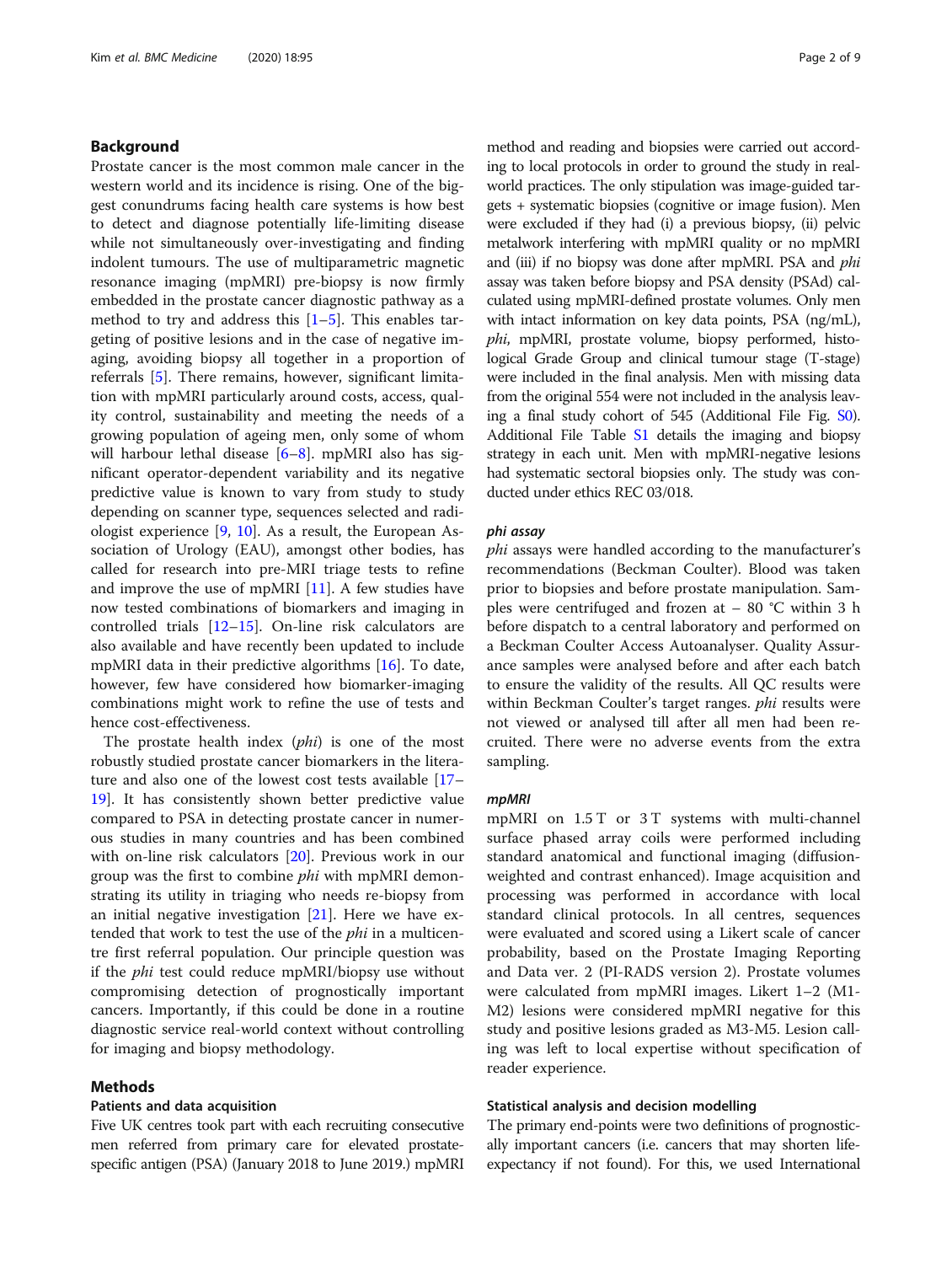Society of Urological Pathology histological Grade Group 2 or more on biopsy ( $\geq$  GG2) and prognostic group 3 or more using the composite Cambridge Prognostic Group (CPG) prognostic score ( $\geq$ CPG3) we have previously reported and validated [\[22\]](#page-8-0). CPG is a five-tiered multi-factor (PSA, Grade and Stage) prognostic model for nonmetastatic prostate cancer shown to have superior discrimination in predicting prostate cancer deaths compared to any other tiered stratification systems [\[23\]](#page-8-0). Disease  $\geq$  CPG3 is similar to unfavourable intermediate risk and high-risk disease in the AUA, NICE and EAU systems [\[24\]](#page-8-0). Areas under the receiver-operating curve (AUC) and diagnostic test statistics for different strategies were compared to PSA alone: phi and PSAd. We adopted a decision modelling approach to bring together information about sensitivity, specificity and costs. A range of potential clinical pathways were modelled and compared Strategy 1: mpMRI and biopsy all, Strategy 2: mpMRI all and biopsy if positive, Strategy 3: mpMRI all and biopsy if  $PSAd \ge 0.15$ , *Strategy 4*: mpMRI all and biopsy if  $PSAd \geq 0.1$ , *Strategy 5: phi* all and mpMRI and biopsy if  $phi \geq 25$ , Strategy 6: phi all and mpMRI and biopsy if  $phi \geq 30$ . The proportions of men with positive test results in the study cohort were used to calculate cancers detected or missed under each pathway. Additional Figure [S2](#page-7-0) shows the pathway and cohort percentages corresponding to Strategy 6. Costs for assays, scans and biopsies are given in Supplement Table [S2](#page-7-0); oneway sensitivity analyses were used to explore the impact of assumptions regarding the cost and risk of sepsis following biopsy. Key outcomes relating to correctly identified cancers (true positives), incorrectly identified cancers (false positives), missed cancers (false negatives), numbers of MRI scans, numbers of biopsies and total costs were then calculated for a hypothetical cohort of 1000 referred individuals.

#### Decision curve analysis

Decision curve analysis (DCA) was done to estimate the clinical net benefit outcome, which accounts for the perceived value weighting between the harms of biopsy in those without cancer and the harms of not identifying those with cancer [[25\]](#page-8-0). The value weighting represents the decision-makers' beliefs about the benefit to harm ratio between cancer detection and unnecessary biopsy. It can be thought of as the risk of cancer at which there is equipoise about whether to proceed to biopsy (risk threshold, RT) and takes values between 0 and 1. A low risk threshold implies that the perceived harm of biopsy is low compared to the benefits of identifying cancer; conversely, a high-risk threshold occurs when biopsy harm is high compared to the benefits of identifying cancers. The clinical net benefit is then calculated (at a given value of RT) as the number of cancers detected minus the number of unnecessary biopsies weighted by RT. Since the perceived point of biopsy equipoise is uncertain, results are presented over a range of RT values. The preferred detection strategy is then indicated by the one with the highest net benefit, at a given RT. The cost per net cancer detected under each strategy is also presented.

#### Results

#### Cohort description and between centre comparison

The final study population included 545 men with a median age of 66 years, PSA of 8 ng/ml and phi of 44 (Table [1](#page-3-0)). Overall mpMRI results were reported as positive (M3-M5) in 420/545 (77%) with M4-M5 lesions found in 316/545 (58%) (Table [1](#page-3-0)). The median number of cores taken was 16 for systematic biopsies and 2 for targets (if positive on an mpMRI). Overall, prostate cancer was detected in 349/545 men (64%) and  $\geq$  GG2 cancers in 256/545 (47%). Using the composite CPG score, disease ≥ CPG3 was found in  $174/545$  men (32%). Additional File Table [S1](#page-7-0) details the MRI positivity and method of biopsy acquisition for each centre. There were no significant differences between centres in any of these parameters despite no pre-specified standardisation for diagnostic method and reporting [\[26,](#page-8-0) [27\]](#page-8-0).

#### Performance of PSA, PSAd and phi in predicting prostate cancer at biopsy

For detection of significant cancers defined as  $\geq$  GG2, the AUCs were 0.70, 0.79 and 0.82 for PSA, PSAd and phi respectively (Fig. [1](#page-4-0)a and Table [2](#page-5-0)). Both PSAd and phi performed significantly better than PSA alone in predicting  $\geq$  GG[2](#page-5-0) disease ( $p$  < 0.001) (Table 2). The predictive value of *phi* for  $\geq$  GG2 was also similar across all 5 centres ( $p = 0.67$ ). The combination of PSA, PSAd with imaging increased the AUC to 0.76 and 0.81 respectively (Table [2](#page-5-0)). Using  $\geq$  CPG3 as an endpoint, the AUCs were 0.81, 0.84 and 0.87 for PSA, PSAd and phi respectively (Additional File Figure [S1](#page-7-0)A and Table [2\)](#page-5-0). However, only *phi* was significantly better than PSA in predicting  $\ge$ CPG3 disease  $(p < 0.001)$  (Table 2). Amongst mpMRInegative men (*n* = 125), the AUCs for detection of  $\ge$ GG2 cancers were 0.64, 0.76 and 0.78 respectively with both PSAd and phi performing better than PSA. Neither PSAd nor *phi* however performed better than PSA in predicting the presence of  $\geq$  CPG3 disease (Fig. [1](#page-4-0)b, Table [2](#page-5-0) and Additional File Figure [S1B](#page-7-0)).

#### phi thresholds in selecting men for referral to mpMRI and biopsy

We next tested different threshold of the *phi* to test its ability to triage men for initial mpMRI and biopsy. Using detection of  $\geq$  GG2 as an endpoint, *phi* cut-offs  $\geq$  20 and ≥ 30 to refer for mpMRI and biopsy had an NPV of 0.85 and 0.90 respectively and missed 1.1 and 7.7% of tu-mours (Table [3](#page-5-0)). With  $\geq$  CPG3 as a detection target, *phi* performance showed even better results with NPVs of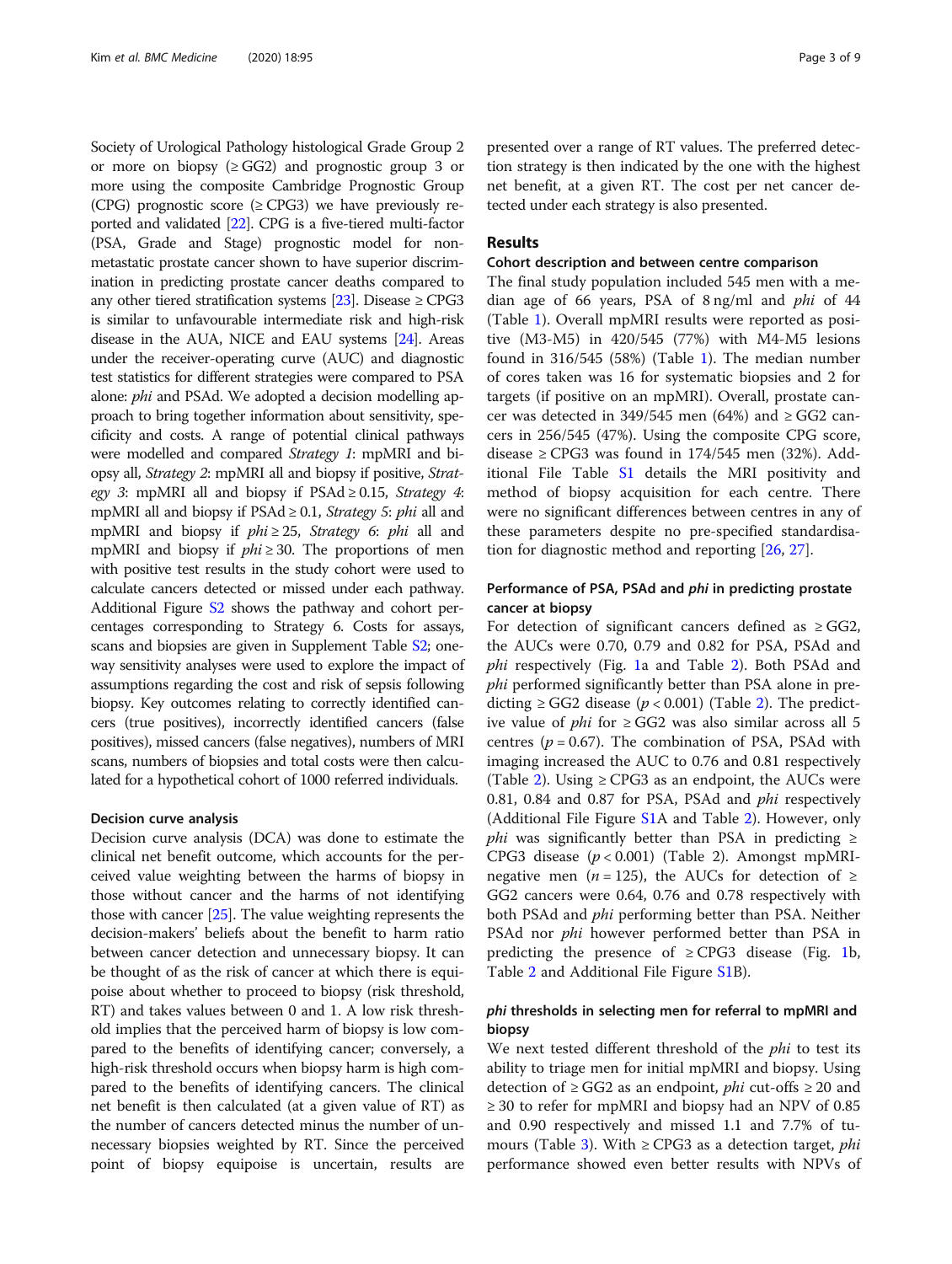<span id="page-3-0"></span>Table 1 Descriptive characteristics of the primary study cohort. MRI positive data is shown as the PI-RADS score of  $\geq 3$  or  $\geq 4$ . Detection rates for cancer are shown for any cancer, and using definitions of ≥ Grade Group 2 (GG2 or ≥ Cambridge Prognostic Group 3 [CPG3]. Excludes 9 men with missing data not included in the analysis

| <b>Cohort descriptors</b>           | $N = 545$        |
|-------------------------------------|------------------|
| Age (median) (inter-quartile range) | 66 (60,70) years |
| PSA (median) (inter-quartile range) | 8 (6,13) ng/ml   |
| PHI (median) (inter-quartile range) | 44 (30,69)       |
| MRI (3-5)                           | 77%              |
| MRI (4–5)                           | 58%              |
| Any cancer detection                | 64%              |
| > GG2 cancer detection              | 47%              |
| > CPG3 cancer detection             | 32%              |

0.94 and 1.0 respectively and with 0% and 4.5% of cancers missed. Of note, using a  $phi \geq 35$  threshold (which we reported for re-biopsy men) produced rather poor sensitivity  $[21]$  $[21]$  $[21]$  (Table [3\)](#page-5-0). This suggests that useful *phi* thresholds may be different depending on the detection context. As a comparator, we also analysed the performance of PSAd (noting that this is not usually available before mpMRI). PSAd thresholds of  $\geq 0.1$ ,  $\geq 0.15$  and ≥ 0.2 missed between 7 and 31% of ≥ GG2 cancers and [3](#page-5-0)–20% of  $\geq$  CPG3 tumours (Table 3).

#### Impact of using phi as a triaging test into an imageguided diagnostic pathway

We next compared different pathways to model referrals with and without use of *phi*. Table [4](#page-6-0) summarises the key modelling results for each strategy, based on a hypothetical cohort of 1000 men referred for suspected prostate cancer. The base case model was an mpMRI and biopsy for all which detected every cancer but required more than half of men (53%) to undergo unnecessary biopsies (i.e. benign histology or  $\leq$  GG2) (Table [4\)](#page-6-0). Each alternative option resulted in an overall reduction in biopsy procedures, with the most impactful being a strategy to only biopsy men with positive mpMRI (M3–5) or to only biopsy men with a *phi* of  $\geq$  30 (23% and 25% reduction respectively).  $phi \geq 30$  also achieved this with a concomitant 25% reduction in mpMRI use by virtue of being an upfront triage test. We next assessed the impact on rates of detection of significant cancers. Using detection of  $\geq$  GG2 as an endpoint, a strategy of mpMRI and biopsy only positive cases reduced unnecessary procedures by 35% but did miss 9% of tumours. In contrast, the  $phi \geq 30$  option to triage in referrals reduced unnecessary biopsies by 40% and missed 8% of  $\geq$  GG2 cancers. The *phi*  $\geq$  25 option missed even fewer  $\geq$  GG2 cancers (4%), but only reduced unnecessary biopsies by 25%. Using detection of  $\geq$  CPG3 as an endpoint, both strategies of mpMRI and biopsy-positive lesions and using  $phi \geq 30$  led to similarly low missed cancer detection rates (5%); however, the  $phi \geq 30$  route required fewer unnecessary biopsies (31% vs 35%). Other pathways using PSAd  $(≥ 0.10$  and 0.15) required many more overall biopsies (reductions of only 6–12%) and by definition all needed mpMRI (Table [4](#page-6-0)). These strategies did though miss many fewer ≥ GG2 tumours  $(1-2%)$  and no ≥ CPG3 disease (Table [4\)](#page-6-0).

#### Cost modelling and decision curve analysis

Table [4](#page-6-0) includes the mean cost per investigated patient for each of the modelled diagnostic strategies. Compared to a cost of £965/person (mpMRI + biopsy) for all referred men, using a  $phi \geq 30$  threshold to restrict investigations reduced costs by 20% (£774/person). In contrast, a strategy of mpMRI + biopsy for only scan-positive cases was marginally costlier (£796/person). Strategies that involved using PSAd were also more expensive mainly due to the increased use of both mpMRI and biopsy (mean cost £879 and £921 for PSAd  $\geq$  0.15 and 0.10 respectively). Sensitivity analyses using higher rate or cost for sepsis following biopsy showed little impact on these comparisons (results not shown). Figure [2](#page-6-0) shows the results of the decision curve analysis (incorporating the perceived harms of biopsying those without cancer) in terms of net clinical benefit resulting from different strategies based on  $\geq$  GG2 tumour detection. At very low values of the risk threshold, biopsy all is the optimal strategy because these values represent a belief that there is little to no harm associated with an unnecessary biopsy. For risk thresholds 0.2–0.5 (the estimated range of uncertainty in clinical practice), the net benefit is highest under the  $phi \geq 30$  pathway. Since this is also the cheapest option (Table [4\)](#page-6-0), this appears to be the optimal testing strategy representing a cost/cancer detected of between £2120 and £5860 (Additional File Table [S3](#page-7-0)), depending on the risk threshold. However, for risk thresholds < 0.2 (i.e. where there is uncertainty to biopsy at cancer risk < 20%), the clinical net benefit is maximised by using more costly strategies. The optimal decision at these lower-risk thresholds therefore depends on the willingness to pay/cancer detected (Additional File Table [S3\)](#page-7-0). Hence for risk thresholds  $< 0.2$ , the cost for the  $phi \geq 30$  strategy is around £2000/cancer detected but more cancers (net) could be found using other strategies, at the cost of £4000 to £8000/additional cancer depending on the pathway.

#### **Discussion**

In this paper, we report that use of the *phi* as a triage test could reduce both imaging and biopsies by a quarter while maintaining diagnostic efficiency using two definitions of clinically significant prostate cancers. We further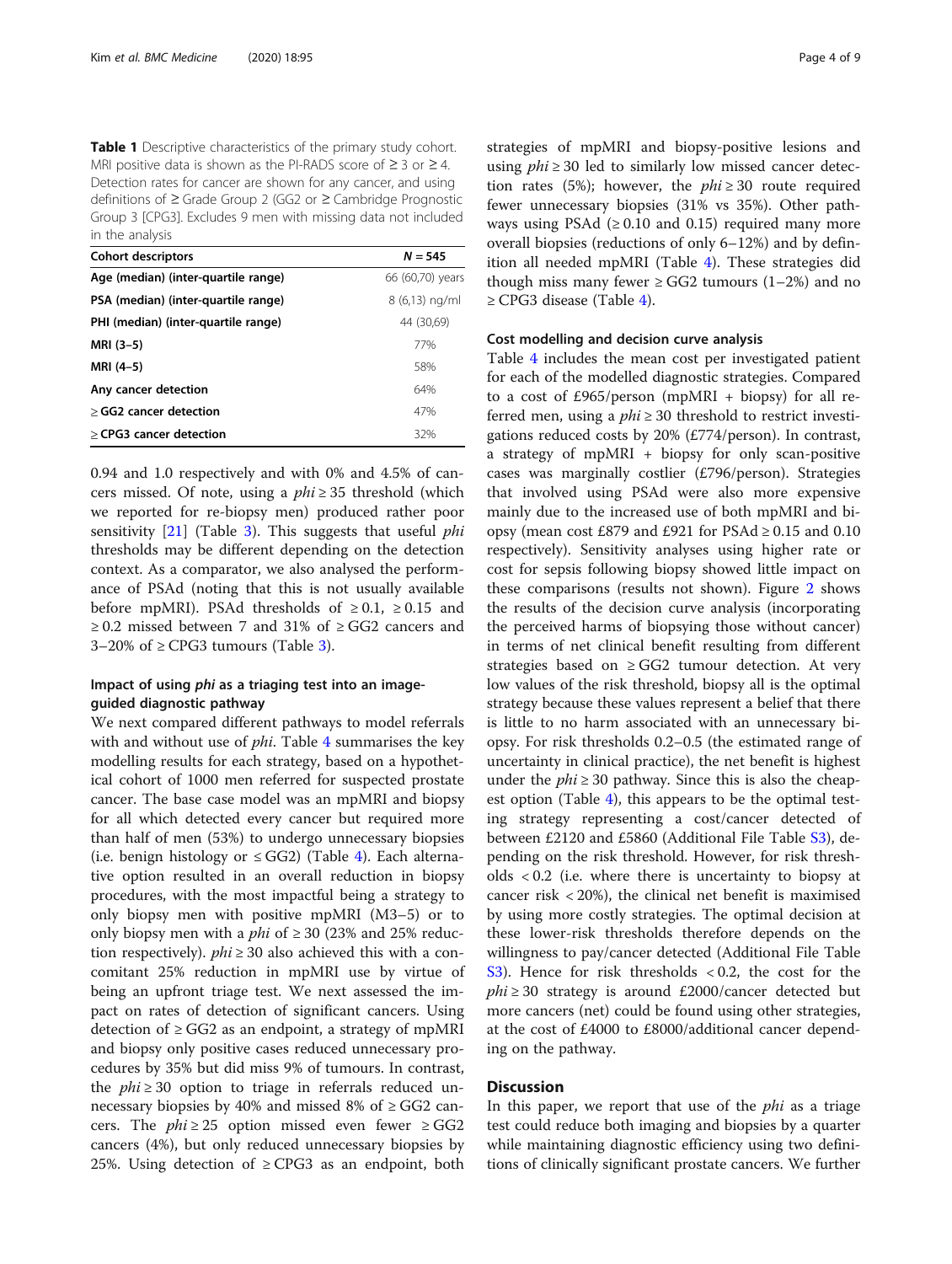<span id="page-4-0"></span>

demonstrate that introducing the phi is likely to be both the cheapest per referred patient and cheapest per net tumour detected.

The *phi* is one of many biomarkers reported in the last 10 years that have shown stronger predictive accuracy compared to PSA in detecting prostate cancer [\[20](#page-8-0), [21](#page-8-0)]. Early studies compared these biomarkers head to head against mpMRI, but inevitably mpMRI proved superior as not only does it improve detection but also helps guide biopsies [\[28](#page-8-0)–[30](#page-8-0)]. Subsequent studies have sought to combine biomarkers with mpMRI with all showing consistently better results than biomarkers alone but often in a retrospective setting. One notable prospective study combined the Stockholm3 test with mpMRI and showed the combination was more accurate than each individual test in detecting prostate cancer [[14](#page-7-0)]. These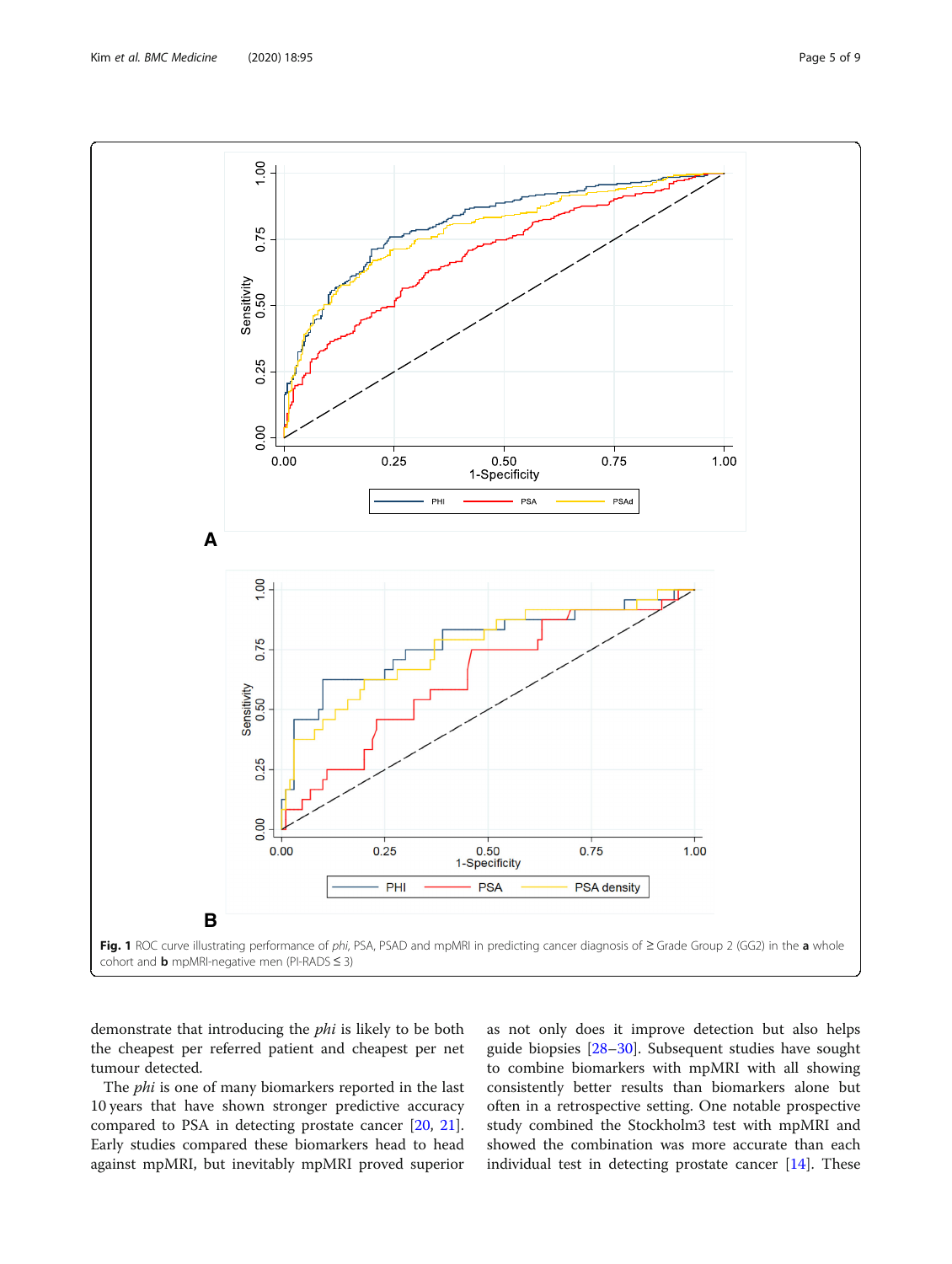<span id="page-5-0"></span>Table 2 Descriptive characteristics of the primary study cohort. MRI positive data is shown as the PI-RADS score of ≥ 3 or ≥ 4. Detection rates for cancer are shown for any cancer, and using definitions of ≥ Grade Group 2 (GG2 or ≥ Cambridge Prognostic Group 3 [CPG3]

|              | $\geq$ GG2 cancer<br>detection | p value<br>(vs. PSA) | > CPG3 cancer<br>detection | <i>p</i> value<br>(vs.PSA) |
|--------------|--------------------------------|----------------------|----------------------------|----------------------------|
| Whole cohort |                                |                      |                            |                            |
| PSA          | $0.70$ $(0.66 - 0.74)$         |                      | $0.81$ (0.78-0.85)         |                            |
| PSAd         | $0.79(0.75 - 0.83)$            | < 0.001              | $0.84(0.80 - 0.87)$        | 0.12                       |
| phi          | $0.82$ (0.78-0.85)             | < 0.001              | $0.87(0.84 - 0.90)$        | < 0.001                    |
| MRI          | $0.63$ $(0.59 - 0.66)$         | $< 0.001*$           | $0.63$ $(0.60 - 0.66)$     | $< 0.001*$                 |
| MRI + PSA    | $0.76$ $(0.72 - 0.80)$         | < 0.001              | $0.85(0.81 - 0.88)$        | 0.03                       |
| MRI + PSAd   | $0.81$ $(0.77 - 0.84)$         | < 0.001              | $0.85(0.81 - 0.88)$        | 0.08                       |
| $MRI + phi$  | $0.81(0.78 - 0.85)$            | < 0.001              | $0.86(0.83 - 0.90)$        | 0.02                       |
| MRI negative |                                |                      |                            |                            |
| PSA          | $0.64(0.52 - 0.76)$            |                      | $0.86(0.76 - 0.97)$        |                            |
| PSAd         | $0.76(0.64 - 0.87)$            | 0.01                 | $0.95(0.91 - 0.99)$        | 0.08                       |
| phi          | $0.78(0.66 - 0.90)$            | 0.01                 | $0.89(0.74 - 1.00)$        | 0.76                       |

studies, however, have generally not considered the incremental cost implications and therefore whether tests can be used sequentially [\[11](#page-7-0), [31\]](#page-8-0).

Recent work improving risk calculator performance using biomarkers and/or mpMRI have tended to use prostate biopsy as the end point [\[32](#page-8-0), [33\]](#page-8-0). One exception is the work by Mannaerts et al. who retrospectively applied the Rotterdam Prostate Cancer risk calculator in 200 men and proposed that the calculator could have reduced mpMRI by 37% [\[34](#page-8-0)]. An updated calculator incorporating mpMRI was developed but in a recent prospective study did not improve prediction in biopsy naïve men but did do so for a re-biopsy population [\[35](#page-8-0)]. This suggests that simply modifying existing calculators with new parameters may need careful re-evaluation to test applicability. Particularly, if once "free" calculators start to incorporate costly biomarkers and imaging data points. In this regard, an advantage of our current study is its prospective application in a real-world setting and simultaneous cost analysis.

Our cost modelling suggests that a phi-based triage pathway may be less costly than other existing strategies. This is particularly relevant as mpMRI is now a mandatory prerequisite step before prostate biopsy and hence an essential diagnostic cost [[5](#page-7-0)]. Bi-parametric instead of multiparametric MRI may be cheaper but their comparative effectiveness remains debated [\[36,](#page-8-0) [37\]](#page-8-0). The cost of biomarkers also remains controversial with different studies showing varying results [[38](#page-8-0)–[40\]](#page-8-0). It is however notable that the  $phi$  test as costed by the manufacturer appears to be the most affordable amongst available biomarkers [\[19](#page-8-0)]. In this study, we found that it was both the cheapest per referred patient and the cheapest per tumour detected. Although other strategies (mpMRI and biopsy all or using PSAd) detected more prostate cancers, it came at a significantly higher cost as a result of having to undertake many more procedures.

This paper has many strengths. Key is the multicentre design in five different image-guided standard of care prostate diagnostic pathways. These are also limitations as there was no central quality assurance of biopsy method, histology and imaging. We also cannot account for decisions to not do biopsy if an mpMRI was negative as practice differed amongst sites and was evolving. Despite this, we were reassured to see that cancer detection rates and phi test performance were similar across centres. Detection rates were also comparable if not higher than many other published series which have used much more stringent trial parameters [[41](#page-8-0)–[43\]](#page-8-0). Our cost modelling was

Table 3 Diagnostic test statistics of the study cohort showing the accuracy and missed cancer rates for each phi threshold as a triage test pre-MRI and biopsy. PSAd thresholds are shown as a comparator though this metric is not usually available before an mpMRI. Detection rates for cancer are shown using definitions of ≥ Grade Group 2 (GG2) or ≥ Cambridge Prognostic Group 3 [CPG3]. (\*percentage out of 258 cancers detected, \*\* percentage out of 176 cancers detected)

|             | > GG2 cancer detection |             |                    |            | > CPG3 cancer detection |             |                    |            |                       |
|-------------|------------------------|-------------|--------------------|------------|-------------------------|-------------|--------------------|------------|-----------------------|
|             | <b>Threshold</b>       | Sensitivity | <b>Specificity</b> | <b>NPV</b> | % cancers<br>missed*    | Sensitivity | <b>Specificity</b> | <b>NPV</b> | % cancers<br>missed** |
| phi         | 20                     | 0.99        | 0.10               | 0.90       | 1.1                     | 1.00        | 0.08               | 1.00       | 0                     |
|             | 25                     | 0.96        | 0.25               | 0.87       | 4.2                     | 0.99        | 0.22               | 0.99       | 0.05                  |
|             | 30                     | 0.92        | 0.40               | 0.85       | 7.7                     | 0.95        | 0.35               | 0.94       | 1.0                   |
|             | 35                     | 0.87        | 0.55               | 0.83       | 12.8                    | 0.93        | 0.49               | 0.93       | 7.3                   |
| <b>PSAd</b> | 0.10                   | 0.93        | 0.31               | 0.82       | 7.3                     | 0.97        | 0.28               | 0.95       | 2.8                   |
|             | 0.15                   | 0.81        | 0.57               | 0.77       | 18.6                    | 0.90        | 0.53               | 0.92       | 9.6                   |
|             | 0.20                   | 0.69        | 0.77               | 0.73       | 31.3                    | 0.80        | 0.72               | 0.88       | 20.0                  |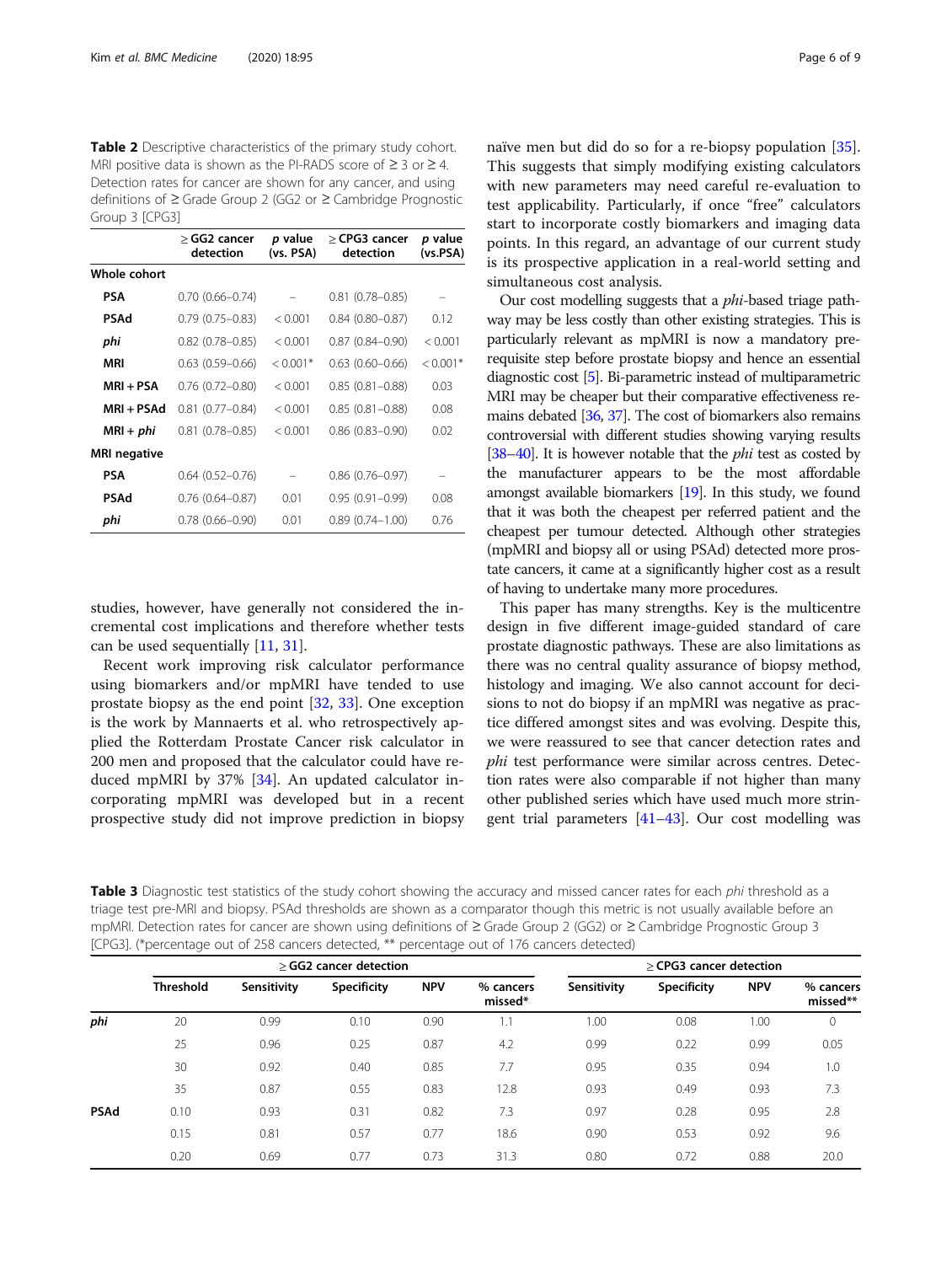| detection. In brackets are projected reductions compared to the base model (^ compared to MRI + biopsy all) |                   |                               |                                                      |                                                      |                                        |                                        |  |  |
|-------------------------------------------------------------------------------------------------------------|-------------------|-------------------------------|------------------------------------------------------|------------------------------------------------------|----------------------------------------|----------------------------------------|--|--|
|                                                                                                             | Pathway           |                               |                                                      |                                                      |                                        |                                        |  |  |
|                                                                                                             | $MRI + biopy all$ | MRI all $+$ biopsy<br>if M3-5 | MRI all $+$ biopsy<br>if M3-5 or PSAd<br>$\geq 0.15$ | MRI all $+$ biopsy<br>if M3-5 or PSAd<br>$\geq 0.10$ | $MRI + biopy$<br>only if $phi \geq 25$ | $MRI + biopy$<br>only if $phi \geq 30$ |  |  |
| No. of MRI scans (% lower*)                                                                                 | 1000              | 1000 (0%)                     | 1000 (0%)                                            | 1000 (0%)                                            | $850(-15%)$                            | 750 (-25%)                             |  |  |
| No. of biopsies needed (% lower*)                                                                           | 1000              | 772 (-23%)                    | 884 (-12%)                                           | $941 (-6%)$                                          | $850(-15%)$                            | 750 (-25%)                             |  |  |
| Detection of > GG2 cancers                                                                                  |                   |                               |                                                      |                                                      |                                        |                                        |  |  |
| Cancers identified (% lower*)                                                                               | 100%              | $91\% (-9\%)$                 | $98\% (-2\%)$                                        | $99\% (-1\%)$                                        | $96\% (-4\%)$                          | $92\% (-8\%)$                          |  |  |
| Unnecessary biopsies (% lower*)                                                                             | 527               | $343 (-35%)$                  | $420 (-20\%)$                                        | $471 (-11\%)$                                        | 396 (-25%)                             | $314 (-40\%)$                          |  |  |
| Detection of > CPG3 cancers                                                                                 |                   |                               |                                                      |                                                      |                                        |                                        |  |  |
| Cancers identified (% lower*)                                                                               | 100%              | $95\% (-5\%)$                 | 100% (0%)                                            | 100% (0%)                                            | $99\% (-1\%)$                          | 95% (-5%)                              |  |  |
| Unnecessary biopsies (% lower*)                                                                             | 677               | $466 (-31\%)$                 | 562 (-17%)                                           | $618 (-9%)$                                          | 529 (-21%)                             | 442 (-35%)                             |  |  |
| Cost analysis                                                                                               |                   |                               |                                                      |                                                      |                                        |                                        |  |  |
| Cost/pt. (% lower*)                                                                                         | £965              | £796 (-18%)                   | £879 (-9%)                                           | £921 $(-5%)$                                         | $£869 (-10%)$                          | £774 $(-20%)$                          |  |  |

<span id="page-6-0"></span>Table 4 Modelling results for a hypothetical cohort of 1000 patients referred for elevated PSA using different strategies for cancer detection. In brackets are projected reductions compared to the base model (\* compared to MRI + biopsy all)

based on UK tariffs and extrapolation to other settings is dependent on individual tariffs in other countries. We note however that mpMRI-phi cost differentials are much greater in Europe and the USA. We did not compare performance of the phi with other biomarkers as these were not available to us. The Stockholm3 study showed very comparable results with a 10% risk threshold reducing mpMRI and biopsies by 40% and missing 8% of cancers [[14](#page-7-0)]. A cost analysis was not published.

#### Conclusion

We present here a first study reporting use of the *phi* test as a way of refining and reducing both mpMRI and biopsies in investigating suspected prostate cancer. Sequential use of the *phi* and then mpMRI  $\pm$  biopsy may therefore be an efficient and effective way of identifying those men who will benefit most from investigation hence reducing cost and resource use in a rapidly growing disease demographic.



using different approaches (MRI-PSAd using a PSAd threshold of ≥ 0.15). MRI - magnetic resonance imaging, PSAd - PSA density, phi - Prostate Health Index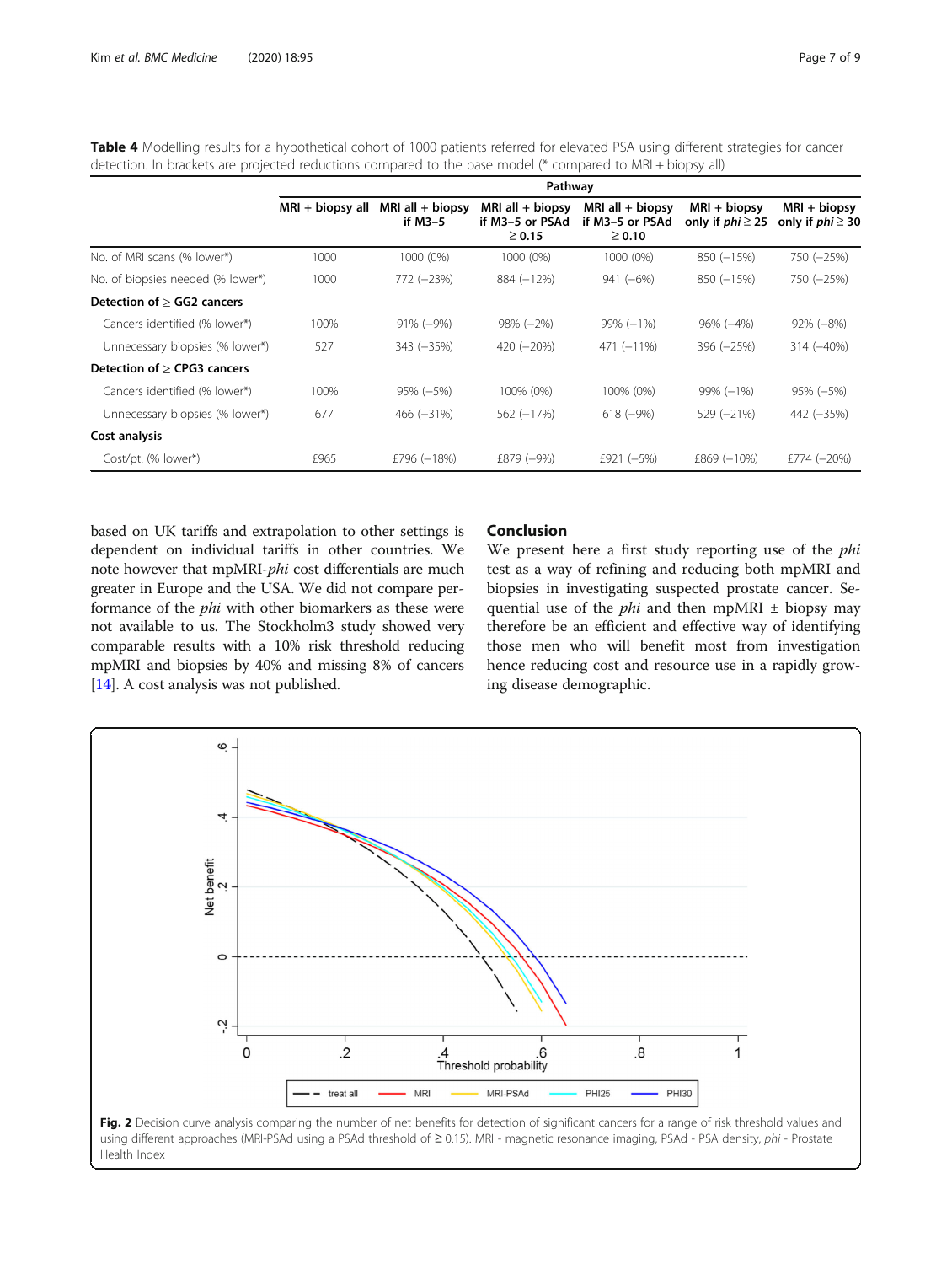#### <span id="page-7-0"></span>Supplementary information

Supplementary information accompanies this paper at ([https://doi.org/10.](https://doi.org/10.1186/s12916-020-01548-3) [1186/s12916-020-01548-3](https://doi.org/10.1186/s12916-020-01548-3)).

Additional file 1: Figure S0. Flow chart of recruitment and tests and final numbers analysed. Figure S1. ROC curve illustrating performance of PHI, PSA, PSAD and mpMRI in predicting cancer diagnosis of Cambridge Prognostic Group 3 [CPG3] in A. Whole cohort and B. mpMRI negative men (PI-RADS≤3). Figure S2. Decision tree pathway and percentages based on phi>30 pathway. Table S1. Profile of imaging and diagnostic method at each of the centres in the study. Table S2. Model parameters: base case values. Costs ascribed for each event. Table S3. Costs per net cancer detected, by risk threshold. It is assumed that at risk thresholds >0.5 (risk of cancer >50%), there would be clinical consensus that the perceived harms of biopsy are outweighed by the benefits of detecting and treating any cancer).

#### Acknowledgements

We are grateful for the assistance of Dr. Tristan Barret, Dr. Anne Warren, Sr Lorraine Starling (Cambridge), Dr. Sid Liyanage, Dr. Konrad Wolfe (Southend), Sr Connie Shiridzinomwa, Sr Carol Brain (Bristol), Sr Susan Asterling, Sr Deborah Kemp, Dr. Ben Hall (South Tyneside and Sunderland), and the Urology Research team Freeman Hospital (Newcastle). We are also grateful to all clinicians and nurse specialists in the trial sites for access to patients and help in facilitating recruitment.

#### Authors' contributions

VJG contributed to the study inception, design, data collation and analysis and manuscript writing. LK contributed to the study analysis and manuscript writing. PA, JA, SM and TB contributed to the data collation and manuscript writing. KMB contributed to the sample analysis, data collation and manuscript writing. AG contributed to the study co-ordination and data collation. NB contributed to the manuscript writing. All authors read and approved the final manuscript.

#### Funding

This work was supported by an Addenbrookes Charitable Trust Innovation Grant and an unrestricted education grant for reagents from Beckman Coulter. Neither body had any influence or role in study design, execution, analysis, manuscript drafting, or reporting. Infrastructure funding is acknowledged from CRUK Cambridge Cancer Centre and the Cambridge Biomedical Campus.

#### Availability of data and materials

All data is available by application to the study authors.

#### Ethics approval and consent to participate

The study was conducted under ethics REC 03/018. All participants consented to anonymised blood samples and clinical data being used for this study.

#### Competing interests

VJG has previously received a speaker honorarium from Beckman Coulter on biomarkers in prostate cancer prior to the conception of this study. The other authors declare that they have no competing interests.

#### Author details

<sup>1</sup>Department of Public Health and Primary Care, University of Cambridge, Cambridge, UK. <sup>2</sup>Department of Urology, Cambridge University Hospitals Trust, Cambridge, UK.<sup>3</sup>Urological Malignancies Programme CRUK & Cambridge Urology Translational Research and Clinical Trials Office, University of Cambridge Box 193, Cambridge Biomedical Campus Cambridge CB20QQ, Cambridge, UK. 4 NIHR Cambridge Biomedical Research Centre, Core Biochemical Assay Laboratory, University of Cambridge, Cambridge, UK. <sup>5</sup>Department of Urology, Southend Hospital, Essex, UK. <sup>6</sup>Department of Urology, North Bristol NHS Trust, Bristol, UK.<sup>7</sup> Department of Urology, South Tyneside and Sunderland NHS Trust, Sunderland, UK. <sup>8</sup>Department of Urology, Newcastle Hospitals NHS Trust, Newcastle upon Tyne, UK. <sup>9</sup>Academic Urology Group, Department of Surgery, University of Cambridge, Cambridge, UK.

#### References

- 1. Davies C, Castle JT, Stalbow K, Haslam PJ. Prostate mpMRI in the UK: the state of the nation. Clin Radiol. 2019;74(11):894.e11–8. [https://doi.org/10.](https://doi.org/10.1016/j.crad.2019.09.129) [1016/j.crad.2019.09.129](https://doi.org/10.1016/j.crad.2019.09.129) Review.
- 2. Brizmohun Appayya M, Adshead J, Ahmed HU, Allen C, Bainbridge A, Barrett T, Giganti F, Graham J, Haslam P, Johnston EW, Kastner C, Kirkham APS, Lipton A, McNeill A, Moniz L, Moore CM, Nabi G, Padhani AR, Parker C, Patel A, Pursey J, Richenberg J, Staffurth J, van der Meulen J, Walls D, Punwani S. National implementation of multi-parametric magnetic resonance imaging for prostate cancer detection - recommendations from a UK consensus meeting. BJU Int. 2018;122(1):13–25.
- 3. Rouviere O, Moldovan PC. The current role of prostate multiparametric magnetic resonance imaging. Asian J Urol. 2019;6(2):137–45.
- 4. <https://uroweb.org/guideline/prostate-cancer/>. Accessed 11 11 2019.
- 5. Dasgupta P, Davis J, Hughes S. NICE guidelines on prostate cancer 2019. BJU Int. 2019;124(1):1.
- 6. Smith-Palmer J, Takizawa C, Valentine W. Literature review of the burden of prostate cancer in Germany, France, the United Kingdom and Canada. BMC Urol. 2019;19(1):19.
- 7. Rawla P. Epidemiology of prostate cancer. World J Oncol. 2019;10(2):63–89. <https://doi.org/10.14740/wjon1191>.
- 8. Rider JR, Sandin F, Andrén O, Wiklund P, Hugosson J, Stattin P. Long-term outcomes among noncuratively treated men according to prostate cancer risk category in a nationwide, population-based study. Eur Urol. 2013;63(1): 88–96.
- 9. Kohestani K, Wallström J, Dehlfors N, Sponga OM, Månsson M, Josefsson A, Carlsson S, Hellström M, Hugosson J. Performance and inter-observer variability of prostate MRI (PI-RADS version 2) outside high-volume centres. Scand J Urol. 2019;29:1–8.
- 10. Pickersgill NA, Vetter JM, Andriole GL, Shetty AS, Fowler KJ, Mintz AJ, Siegel CL, Kim EH. Accuracy and variability of prostate multiparametric magnetic resonance imaging interpretation using the prostate imaging reporting and data system: a blinded comparison of radiologists. Eur Urol Focus. 2020;6(2):267–72.
- 11. Moldovan PC, Van den Broeck T, Sylvester R, Marconi L, Bellmunt J, van denBergh RCN, Bolla M, Briers E, Cumberbatch MG, Fossati N, Gross T, Henry AM, Joniau S, van der Kwast TH, Matveev VB, van der Poel HG, De Santis M, Schoots IG, Wiegel T, Yuan CY, Cornford P, Mottet N, Lam TB, Rouvière O. What is the negative predictive value of multiparametric magnetic resonance imaging in excluding prostate cancer at biopsy? A systematic review and meta-analysis from the European Association of Urology Prostate Cancer Guidelines Panel. Eur Urol. 2017;72(2):250–66.
- 12. Busetto GM, De Berardinis E, Sciarra A, Panebianco V, Giovannone R, Rosato S, D'Errigo P, Di Silverio F, Gentile V, Salciccia S. Prostate cancer gene 3 and multiparametric magnetic resonance can reduce unnecessary biopsies: decision curve analysis to evaluate predictive models. Urology. 2013;82(6):1355–60.
- 13. Marzouk K, Ehdaie B, Vertosick E, Zappala S, Vickers A. Developing an effective strategy to improve the detection of significant prostate cancer by combining the 4Kscore and multiparametric MRI. Urol Oncol. 2019;37(10):672–7.
- 14. Grönberg H, Eklund M, Picker W, Aly M, Jäderling F, Adolfsson J, Landquist M, Haug ES, Ström P, Carlsson S, Nordström T. Prostate cancer diagnostics using a combination of the Stockholm3 blood test and multiparametric magnetic resonance imaging. Eur Urol. 2018;74(6):722–8.
- 15. Hendriks RJ, van der Leest MMG, Dijkstra S, Barentsz JO, Van Criekinge W, Hulsbergen-van de Kaa CA, Schalken JA, Mulders PFA, van Oort IM. A urinary biomarker-based risk score correlates with multiparametric MRI for prostate cancer detection. Prostate. 2017;77(14):1401–7.
- 16. Schoots IG, Padhani AR. Personalizing prostate cancer diagnosis with multivariate risk prediction tools: how should prostate MRI be incorporated? World J Urol. 2019. <https://doi.org/10.1007/s00345-019-02899-0>.
- 17. Kohaar I, Petrovics G, Srivastava S. A rich array of prostate cancer molecular biomarkers: opportunities and challenges. Int J Mol Sci. 2019;20(8):1813. [https://doi.org/10.3390/ijms20081813.](https://doi.org/10.3390/ijms20081813)
- 18. Lamy PJ, Allory Y, Gauchez AS, Asselain B, Beuzeboc P, de Cremoux P, Fontugne J, Georges A, Hennequin C, Lehmann-Che J, Massard C, Millet I, Murez T, Schlageter MH, Rouvière O, Kassab-Chahmi D, Rozet F, Descotes JL, Rébillard X. Prognostic biomarkers used for localised prostate cancer management: a systematic review. Eur Urol Focus. 2018;4(6):790–803.